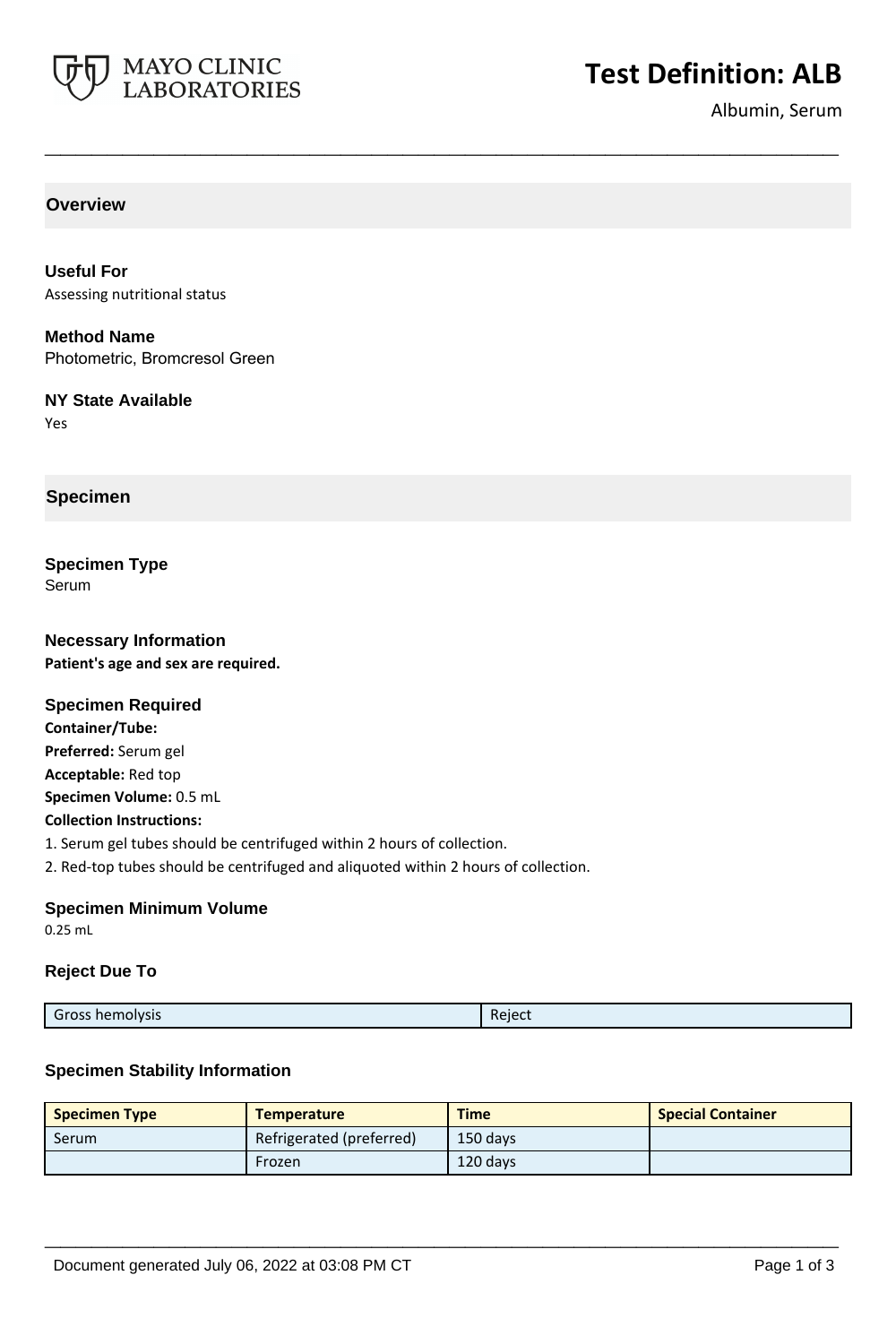

## **Test Definition: ALB**

Albumin, Serum

## **Clinical & Interpretive**

### **Clinical Information**

Albumin is a carbohydrate-free protein, which constitutes 55% to 65% of total plasma protein. It maintains oncotic plasma pressure, is involved in the transport and storage of a wide variety of ligands, and is a source of endogenous amino acids. Albumin binds and solubilizes various compounds, including bilirubin, calcium, long-chain fatty acids, toxic heavy metal ions, and numerous pharmaceuticals.

**\_\_\_\_\_\_\_\_\_\_\_\_\_\_\_\_\_\_\_\_\_\_\_\_\_\_\_\_\_\_\_\_\_\_\_\_\_\_\_\_\_\_\_\_\_\_\_\_\_\_\_**

Hypoalbuminemia is caused by several factors: impaired synthesis due either to liver disease (primary) or due to diminished protein intake (secondary), increased catabolism as a result of tissue damage and inflammation, malabsorption of amino acids, and increased renal excretion (eg, nephrotic syndrome).

#### **Reference Values**

> or =12 months: 3.5-5.0 g/dL

Reference values have not been established for patients who are <12 months of age.

For SI unit Reference Values, see<https://www.mayocliniclabs.com/order-tests/si-unit-conversion.html>

#### **Interpretation**

Hyperalbuminemia is of little diagnostic significance except in the case of dehydration. When plasma or serum albumin values fall below 2.0 g/dL, edema is usually present.

#### **Cautions**

Albumin values determined by the bromcresol green method may not be identical to the albumin values determined by electrophoresis.

#### **Clinical Reference**

1. Tietz Textbook of Clinical Chemistry. Edited by CA Burtis, ER Ashwood. Philadelphia, WB Saunders Company, 1999 2. Peters T, Jr: Serum albumin. In The Plasma Proteins. Vol 1. Second edition. Edited by F Putnam, New York, Academic Press, 1975

## **Performance**

## **Method Description**

The dye, bromcresol green (BCG), is added to serum in an acid buffer. The color intensity of the blue-green albumin-BCG complex is directly proportional to the albumin concentration and is determined photometrically.(Package insert: Roche Albumin reagent; Roche Diagnostic Corp., Indianapolis, IN, July 1999)

**\_\_\_\_\_\_\_\_\_\_\_\_\_\_\_\_\_\_\_\_\_\_\_\_\_\_\_\_\_\_\_\_\_\_\_\_\_\_\_\_\_\_\_\_\_\_\_\_\_\_\_**

#### **PDF Report**

No

## **Day(s) Performed**